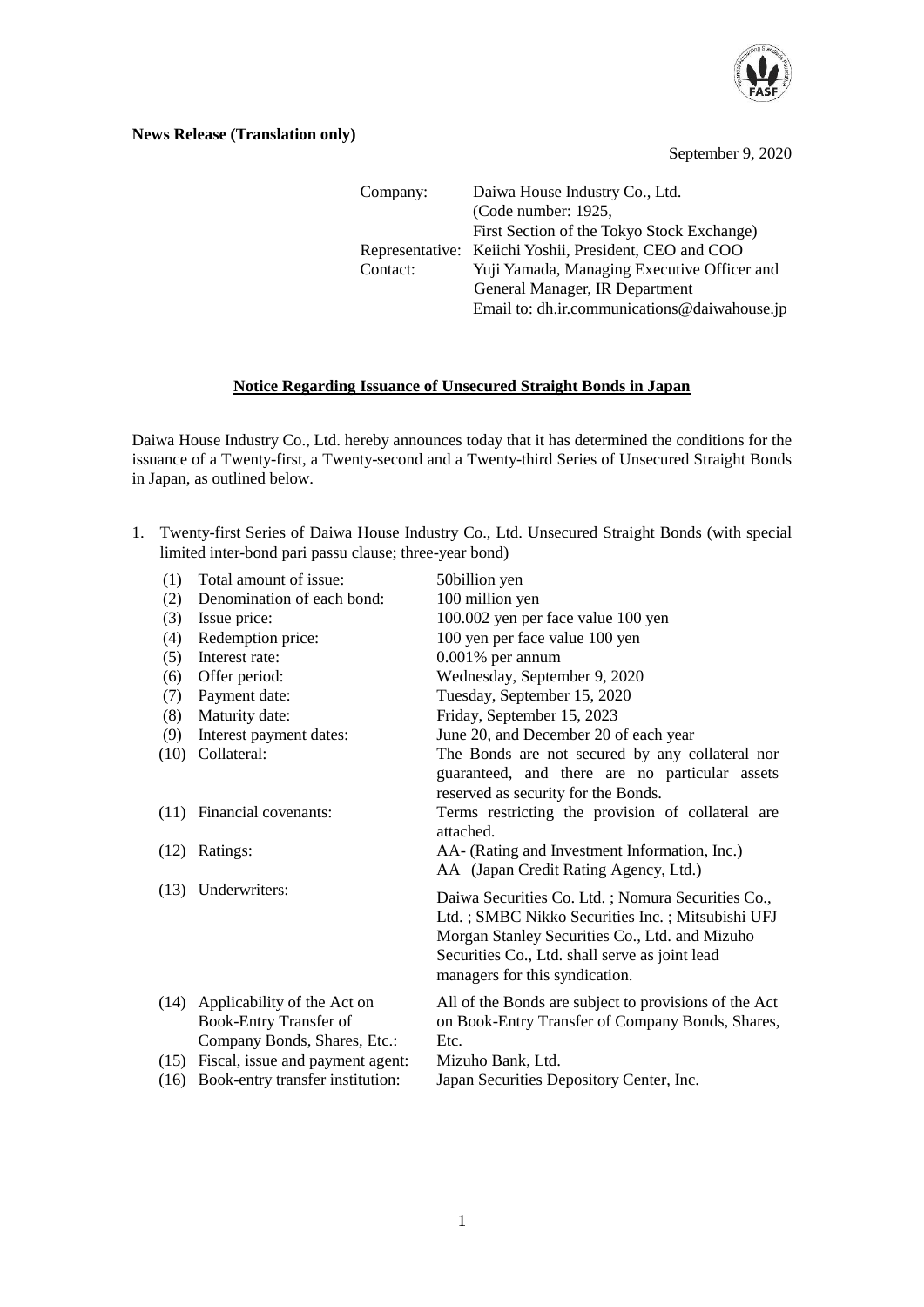2. Twenty-second Series of Daiwa House Industry Co., Ltd. Unsecured Straight Bonds (with special limited inter-bond pari passu clause; green bond; five-year bond)

| (1)  | Total amount of issue:                                                                | 20billion yen                                                                                                                                                                                                                                |
|------|---------------------------------------------------------------------------------------|----------------------------------------------------------------------------------------------------------------------------------------------------------------------------------------------------------------------------------------------|
| (2)  | Denomination of each bond:                                                            | 100 million yen                                                                                                                                                                                                                              |
| (3)  | Issue price:                                                                          | 100 yen per face value 100 yen                                                                                                                                                                                                               |
| (4)  | Redemption price:                                                                     | 100 yen per face value 100 yen                                                                                                                                                                                                               |
| (5)  | Interest rate:                                                                        | $0.130\%$ per annum                                                                                                                                                                                                                          |
| (6)  | Offer period:                                                                         | Wednesday, September 9, 2020                                                                                                                                                                                                                 |
| (7)  | Payment date:                                                                         | Tuesday, September 15, 2020                                                                                                                                                                                                                  |
| (8)  | Maturity date:                                                                        | Friday, September 12, 2025                                                                                                                                                                                                                   |
| (9)  | Interest payment dates:                                                               | June 20, and December 20 of each year                                                                                                                                                                                                        |
| (10) | Collateral:                                                                           | The Bonds are not secured by any collateral nor                                                                                                                                                                                              |
|      |                                                                                       | guaranteed, and there are no particular assets                                                                                                                                                                                               |
|      |                                                                                       | reserved as security for the Bonds.                                                                                                                                                                                                          |
|      | (11) Financial covenants:                                                             | Terms restricting the provision of collateral are<br>attached.                                                                                                                                                                               |
|      | (12) Ratings:                                                                         | AA- (Rating and Investment Information, Inc.)<br>AA (Japan Credit Rating Agency, Ltd.)                                                                                                                                                       |
|      | (13) Underwriters:                                                                    | Nomura Securities Co., Ltd. ; Daiwa Securities Co.<br>Ltd.; SMBC Nikko Securities Inc.; Mitsubishi UFJ<br>Morgan Stanley Securities Co., Ltd. and Mizuho<br>Securities Co., Ltd. shall serve as joint lead<br>managers for this syndication. |
| (14) | Applicability of the Act on<br>Book-Entry Transfer of<br>Company Bonds, Shares, Etc.: | All of the Bonds are subject to provisions of the Act<br>on Book-Entry Transfer of Company Bonds, Shares,<br>Etc.                                                                                                                            |
|      | (15) Fiscal, issue and payment agent:                                                 | MUFG Bank, Ltd.                                                                                                                                                                                                                              |

- (16) Book-entry transfer institution: Japan Securities Depository Center, Inc.
- 3. Twenty-third Series of Daiwa House Industry Co., Ltd. Unsecured Straight Bonds (with special limited inter-bond pari passu clause; ten-year bond)

| (1)  | Total amount of issue:     | 10billion yen                                         |
|------|----------------------------|-------------------------------------------------------|
| (2)  | Denomination of each bond: | 100 million yen                                       |
| (3)  | Issue price:               | 100 yen per face value 100 yen                        |
| (4)  | Redemption price:          | 100 yen per face value 100 yen                        |
| (5)  | Interest rate:             | $0.300\%$ per annum                                   |
| (6)  | Offer period:              | Wednesday, September 9, 2020                          |
| (7)  | Payment date:              | Tuesday, September 15, 2020                           |
| (8)  | Maturity date:             | Friday, September 13, 2030                            |
| (9)  | Interest payment dates:    | June 20, and December 20 of each year                 |
| (10) | Collateral:                | The Bonds are not secured by any collateral nor       |
|      |                            | guaranteed, and there are no particular assets        |
|      |                            | reserved as security for the Bonds.                   |
|      | (11) Financial covenants:  | Terms restricting the provision of collateral are     |
|      |                            | attached.                                             |
| (12) | Ratings:                   | AA- (Rating and Investment Information, Inc.)         |
|      |                            | AA (Japan Credit Rating Agency, Ltd.)                 |
|      | (13) Underwriters:         | <b>SMBC Nikko Securities Inc.; Nomura Securities</b>  |
|      |                            | Co., Ltd.; Daiwa Securities Co. Ltd.; Mitsubishi      |
|      |                            | UFJ Morgan Stanley Securities Co., Ltd. and           |
|      |                            | Mizuho Securities Co., Ltd. shall serve as joint lead |
|      |                            | managers for this syndication.                        |
|      |                            |                                                       |